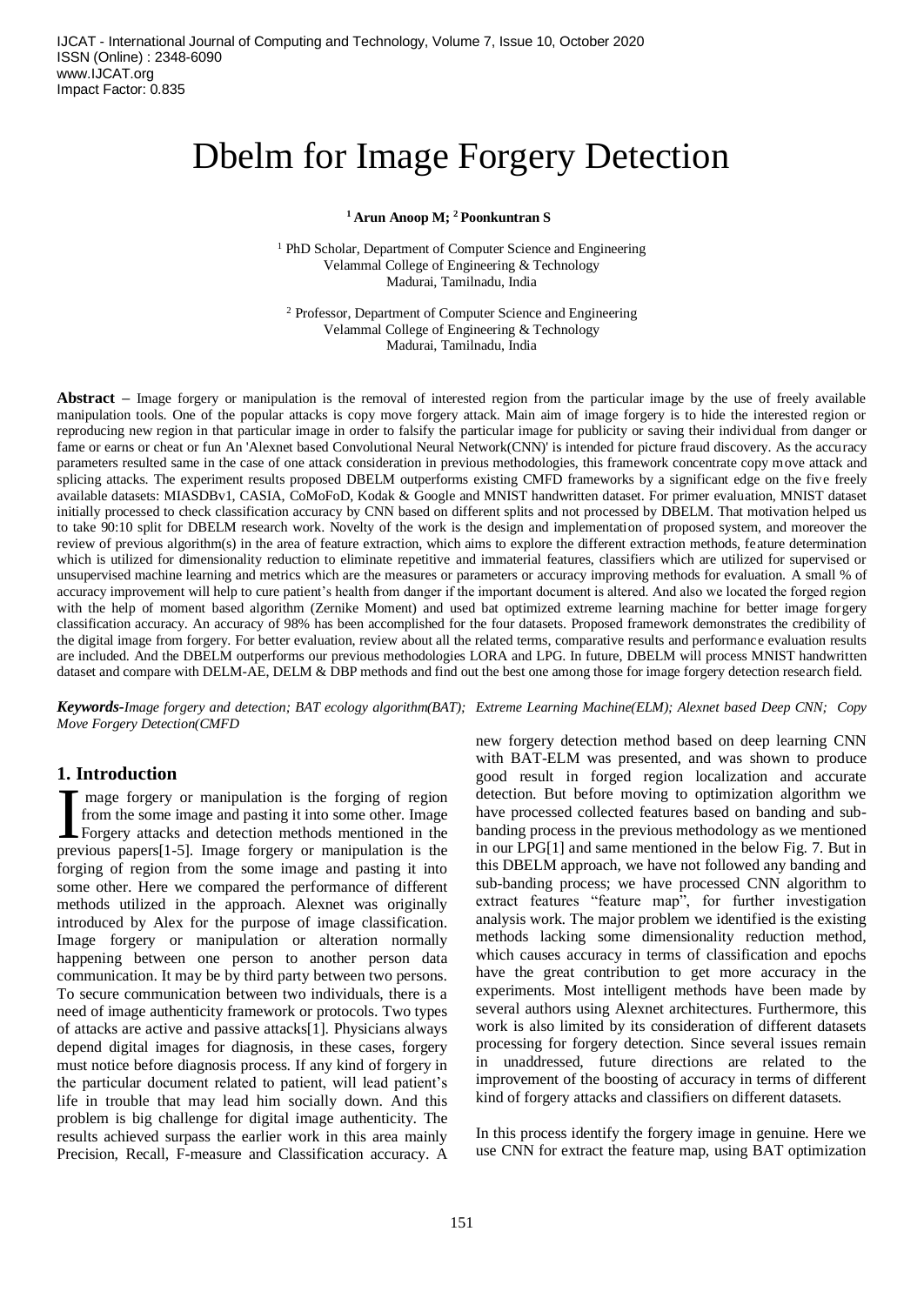to select the best feature and using ELM to classify the authenticity of the image. Here we use the genuine image to training sets, and give the input image it is in train database it is genuine else it is forgery for typical dataset. And finally we have calculated 'Precision, Recall , F-measure and also evaluated based on different kind of splits' that's 70:30,80:20 and 90:10 training and testing splits.

 Recently, there are lots of researchers are going on in "the field of image forgery detection", Fig. 1, specifies the clear picture of recent researches in the area we specified.

 Here we proposed an accurate classification method for image authenticity proving which relies upon joining the quality of two methods. To begin with, deep learning strategy alexnet based feature extraction. Second, a feature determination strategy BAT calculation handled and supplanted softmax by ELM classifier that is last fully connected (fc) layer of the Deep CNN is connected to ELM. In this work, we proposed a technique for picture falsification based group cation(binary characterization). The proposed technique removes the features from unique and manufactured pictures utilizing Alexnet based deep CNN. At that point the separated features are isolated into testing and training sets. Followed by utilizing the BAT calculation to lessen these features and eliminate the excess and insignificant features. This cycle accomplished by best feature set choice and the ELM classifier which sorted either authentic or not.

 The main contributions of this research work are the following:

- 1. Proposed a "Genuine(or)Forgery classification method(Figure 9)" which depends on the "CNN based feature extraction" and "BAT feature selection technique(Section IVc.)".
- 2. Inferring another arrangement of feature vector, Alexnet based CNN , to extricate the features from the first and phony pictures.
- 3. Set parameters of BAT feature selection method for evaluation of best features from extracted features to boost classification accuracy.
- 4. Evaluate the performance of the proposed DBELM using  $D^{1,2,3,4}$ . As same attack results same Precision, Recall considered more than one attacks for evaluation process.
- 5. Compared the results with other methods.
- We considered some splits name for our research work and based on their ratios used for evaluation purpose. That names and details, mentioned in Table. II.

The organization of this paper is as follows. In Section 2, Related works about some subsections arranged, Section 3, the proposed algorithm, flowdiagram & working details, Section 4, Experimental analysis and Results based on splits and previous methods and Finally, the paper concluded in Section 5.

# **2. Related works**

Digital image forgery detection comes under "digital-imageforensics" and for image authenticity proving. There are lots of digital image forensics available, some fields are normally forgery in audio, video, voip, social media.



### *B. Attacks in Image Forgery*

The template Main attacks in the area are in the Table 1 which is noted below,

| Table I: Image Attacks detailed Description |                                                                                                                                                          |
|---------------------------------------------|----------------------------------------------------------------------------------------------------------------------------------------------------------|
| <b>Image Attacks</b>                        | <b>Description</b>                                                                                                                                       |
| <b>COPY-MOVE</b>                            | Copying a region from anywhere in the<br>same image and pasting it into any desired<br>part in the same $_{\text{image}}[1]$ .                           |
| <b>SPLICING</b>                             | It is image compositing attacks, which is<br>combinations of images, that's merging of<br>different images fused to and form a new<br>innocent image[1]. |
| <b>ROTATION</b>                             | Finding out the region which is interested<br>by the manipulator, rotate and form a new<br>innocent image[1].                                            |
| <b>SCALING</b>                              | Finding out the interested region and scale<br>and form a genuine looking innocent<br>$image[1]$ .                                                       |

Details of these attacks are mentioned in [1-4].

*C. Training and testing splits and details (Used in research methodologies)*

| Table II: Training and testing splits and details |                                      |  |
|---------------------------------------------------|--------------------------------------|--|
| <b>Splits</b>                                     | <b>Details</b>                       |  |
| 70:30                                             | Revenue split[4]                     |  |
| 80:20                                             | Pareto Principle <sup>[2]</sup>      |  |
| 90:10                                             | Warren Buffet's Rule of thumb[DBELM] |  |

*D. Datasets(A brief existing summary)*

| Table III: Dataset and details |                |  |
|--------------------------------|----------------|--|
| <b>Dataset Name</b>            | Web source     |  |
|                                | <b>Details</b> |  |
| CASIA V <sub>1,2</sub>         | $[64-65]$      |  |
| <b>NB-CASIA</b>                | $[66]$         |  |
| USC-SIPI                       | [67            |  |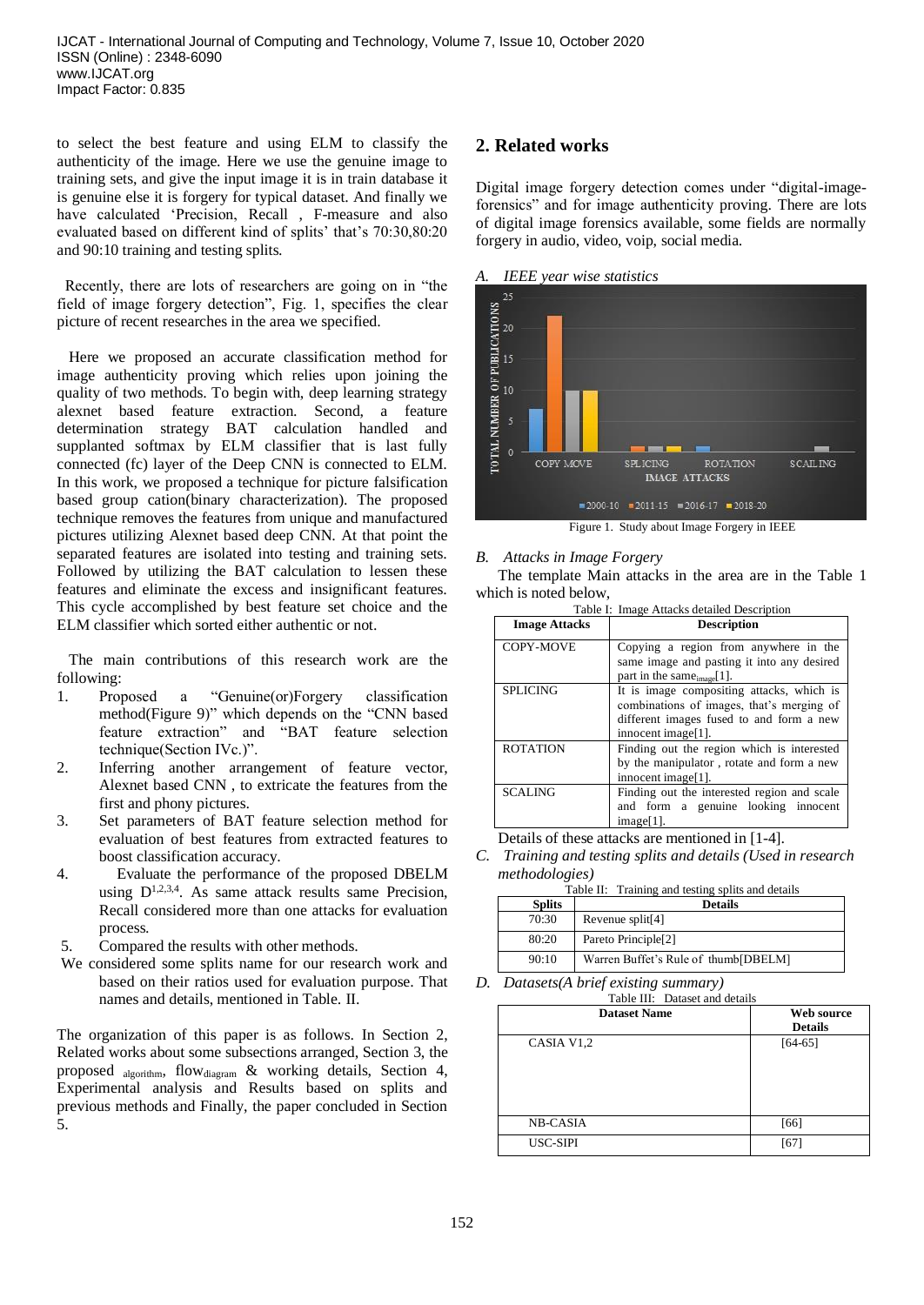| CoMoFoD                 | [68]        |
|-------------------------|-------------|
| <b>RAISE</b>            | $[13]$      |
| Dresden                 | $[19]$      |
| Kodak and Google        | $[69-70]$   |
| $\overline{MICC}$ -F220 | $[71]$      |
| <b>GRIP</b>             | $[72]$      |
| FAU                     | $[73]$      |
| <b>SMIFD</b>            | $[74]$      |
| <b>WILD WEB</b>         | $[75]$      |
| <b>PS-Battles</b>       | $[76]$      |
| <b>COVERAGE</b>         | $[77]$      |
| Columbia Image Splicing | $[78]$      |
| <b>FFCMF</b>            | $[79]$      |
| <b>OICIO</b>            | [80]        |
| Deepfakes               | [81]        |
| <b>DDSM</b>             | $[82 - 83]$ |
| <b>CBIS-DDSM</b>        | [84]        |
| MIASDBv1                | [85]        |
| Chest x-ray             | $[86]$      |
| Novel CORONA virus      | $[87]$      |
| <b>DRIVE</b>            | [61]        |
| <b>MESSIDOR</b>         | $[62]$      |
| <b>STARE</b>            | $[63]$      |
| <b>CATARACT</b>         | [88]        |
| Glaucoma(RIGA)          | [89]        |

# *E. Image Forensics and processing methods(A brief existing*

|                                                         | Table IV: Image Attacks detection methods detailed Description                                                                                                                                                                                                                                                                                                        |
|---------------------------------------------------------|-----------------------------------------------------------------------------------------------------------------------------------------------------------------------------------------------------------------------------------------------------------------------------------------------------------------------------------------------------------------------|
| <b>Image Attacks</b><br>detection Tools                 | <b>Description</b>                                                                                                                                                                                                                                                                                                                                                    |
| ELA                                                     | Error Level Analysis is an Image Forensics<br>Tool[1].                                                                                                                                                                                                                                                                                                                |
| GAN(Generative<br>adversarial network)<br>Descriminator | AI based fake face generation.<br>One of the motivations to us to do Image<br>forgery detection research.<br>GAN based fake face generator and<br>descriminator.<br>Lets have a look on some websites,<br>1) https://thispersondoesnotexist.com/<br>2) https://www.whichfaceisreal.com/<br>3) https://generated.photos/<br>4) https://deepfakesweb.com/<br>$5)[60]$ . |
| Reverse Image<br>Search                                 | https://tineye.com/                                                                                                                                                                                                                                                                                                                                                   |
| Metadata view tool                                      | https://www.verexif.com/en/                                                                                                                                                                                                                                                                                                                                           |
| Poisson Image<br>editing                                | Gradient domain image processing.                                                                                                                                                                                                                                                                                                                                     |
| Attentional heatmap.                                    | Method in Image processing.                                                                                                                                                                                                                                                                                                                                           |
| Key point based<br>methods                              | SIFT, SURF                                                                                                                                                                                                                                                                                                                                                            |
| <b>Block based methods</b>                              | HOG,GLCM,ZM,LBP,WLD                                                                                                                                                                                                                                                                                                                                                   |
| Hybrid methods                                          | Combination of more than one algorithms.<br>Example is LPG[2].                                                                                                                                                                                                                                                                                                        |

*F. Based on Feature extraction algorithms and related terms (A brief existing summary)*

| Table V: Feature Extraction Algorithms                             |                                                                                                                                |  |
|--------------------------------------------------------------------|--------------------------------------------------------------------------------------------------------------------------------|--|
| <b>Algorithms</b>                                                  | <b>Description</b>                                                                                                             |  |
|                                                                    |                                                                                                                                |  |
| HOG[48]                                                            | Histogram of Gradient                                                                                                          |  |
| GLCM[45]                                                           | Gray-level Co-ocurrence Matrix                                                                                                 |  |
| ZM                                                                 | Zernike Moment                                                                                                                 |  |
| LBP[49] is Local Binary Pattern.                                   |                                                                                                                                |  |
| <b>CNN</b>                                                         | ConvolutionalNeuralNetwork                                                                                                     |  |
| WLD                                                                | Weber Local Descriptor                                                                                                         |  |
| Hu Moment                                                          | Moment based feature extraction.                                                                                               |  |
| & DWT is Discrete Wavelet Transform                                | DCT is Discrete Cosine Transform, FMT is Fourier Mellin Transform                                                              |  |
| <b>BRAVO</b>                                                       |                                                                                                                                |  |
| <b>CIRCLE</b>                                                      |                                                                                                                                |  |
| LUO                                                                | Intensity based techniques                                                                                                     |  |
| feature transform, SIFT[50],                                       | Key point based Image Forgery detection methods are, scale-invariant<br>Speeded up robust features(SURF)[50], Fast Retina Key- |  |
|                                                                    | point(FREAK Descriptor), Binary Robust Invariant Scalable                                                                      |  |
| Keypoints(BRISK Descriptor).                                       |                                                                                                                                |  |
| <b>FAST</b>                                                        | Both are Local feature Descriptors.<br>Features from accelerated segment test(FAST                                             |  |
| <b>BRIEF</b>                                                       | Descriptor).                                                                                                                   |  |
|                                                                    | <b>Binary Robust Independent Elementary</b>                                                                                    |  |
|                                                                    | Features(BRIEF Descriptor)                                                                                                     |  |
| ILBP[43] is "Improved Local Binary Pattern".                       |                                                                                                                                |  |
| MBP[47] is "Median Binary Patterns".                               |                                                                                                                                |  |
| LTP[46] is "Local Ternary Pattern".<br>ILTP[47] is "Improved LTP". |                                                                                                                                |  |
| RLBP[47] is "Robust LBP".                                          |                                                                                                                                |  |
| SLBP[44] is "Soft LBP".                                            |                                                                                                                                |  |
| LBP-HF                                                             | LBP Histogram Fourier highlights                                                                                               |  |
| <b>GLTP</b>                                                        | <b>Gradient LTP</b>                                                                                                            |  |
| FLBP is Fuzzy Local Binary Pattern                                 |                                                                                                                                |  |
| NTLBP is Noise Tolerant Local Binary Pattern                       |                                                                                                                                |  |
| Haralick                                                           | $[34]$                                                                                                                         |  |
| Auto Encoder                                                       | $[35]$                                                                                                                         |  |
| GLDM & GLRLM are Gray Level Difference & Run Length Matrix.        |                                                                                                                                |  |
| ANN                                                                | Artificial Neural Network.                                                                                                     |  |
| <b>RNN</b>                                                         | Residual Neural Network.                                                                                                       |  |
| Region based CNN                                                   | $[38]$                                                                                                                         |  |
| <b>CONV</b>                                                        | Convolutional layer.                                                                                                           |  |
| POOL is Pooling layer[59] in CNN.                                  |                                                                                                                                |  |
| ReLu Rectified Linear Unit and FC is a Fully Connected Layer in    |                                                                                                                                |  |
| CNN[59].                                                           |                                                                                                                                |  |
|                                                                    |                                                                                                                                |  |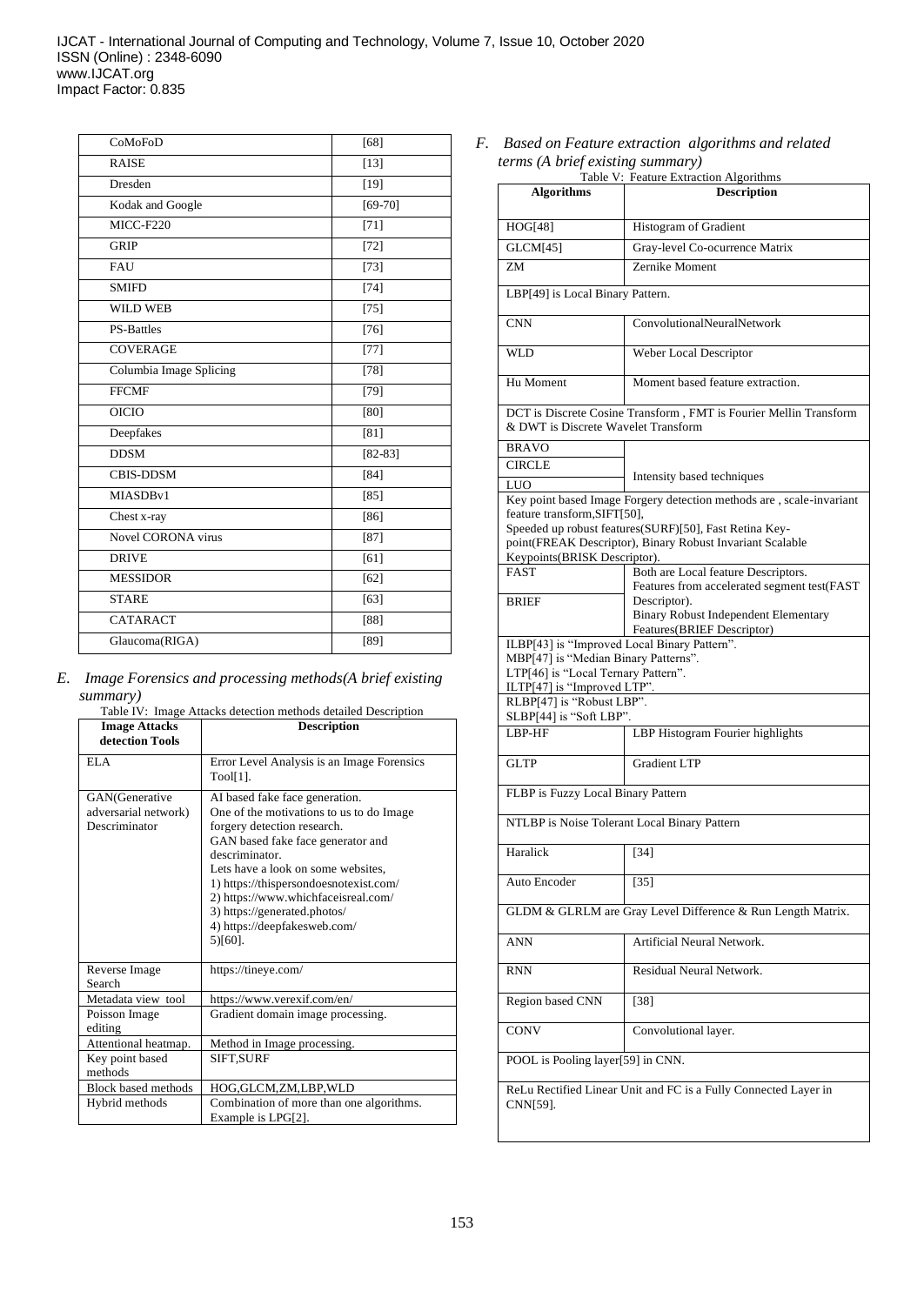| Softmax                                                                                    | $[36]$                   |  |
|--------------------------------------------------------------------------------------------|--------------------------|--|
| Global average<br>Pooling                                                                  | $[39]$                   |  |
| Epochs                                                                                     | $[40]$                   |  |
| Stochastic gradient descent is iterative strategy for streamlining a goal<br>function[41]. |                          |  |
| <b>ELBP</b>                                                                                | <b>Extended LBP</b>      |  |
| MB-LBP                                                                                     | Multi Block LBP          |  |
| <b>VLBP</b>                                                                                | $[42]$                   |  |
| 3-D LBP                                                                                    | Three dimensional LBP.   |  |
| $CS-LBP$                                                                                   | [51]                     |  |
| Extended LBP                                                                               | $[52]$                   |  |
| <b>CLBP</b>                                                                                | $[53]$                   |  |
| <b>RIFT</b>                                                                                | $[54]$                   |  |
| <b>GLOH</b>                                                                                | $[55]$                   |  |
| Le NET                                                                                     |                          |  |
| Alexnet                                                                                    |                          |  |
| Resnet                                                                                     | <b>CNN</b> Architectures |  |
| GoogLe Net                                                                                 |                          |  |
| Inception                                                                                  |                          |  |
| Xception                                                                                   |                          |  |
| VGGNet                                                                                     |                          |  |
| CaffeNet                                                                                   |                          |  |
| DenseNet                                                                                   |                          |  |
| ConvNet                                                                                    |                          |  |
| SqueezeNet                                                                                 |                          |  |
| <b>SGDM</b>                                                                                | $[41]$                   |  |
| ImageNet                                                                                   | Database.                |  |
| ZfNet                                                                                      | Classic CNN.             |  |

# **3. Proposed System**

New approach DBELM (Deep BAT Optimized ELM for Image forgery detection) approach is done by Alexnet CNN for feature extraction, and feature map processed with BAT ecology algorithm and ELM classifier. The examination work of the paper is to recognize the altered segment of the picture. The proposed work contains (i) Dataset of images (ii) Preprocessing (iii) Feature Extraction, (iv) Feature Matching (v) Forgery Localization. And Feature-Extraction is implemented based on Alexnet CNN.

## *G. Proposed algorithm*

- Input image acquisition: The information images gathered from dataset storage such as MIAS, CASIA, USC-SIPI, Kodak and Google Images is considered as dataset for the proposed system.
- Preprocessing stage: Is for converting Color image to gray scale and Wiener filter is processed based on image quality. Wiener filter only used for bad quality images.
- Feature Extraction: Extracts the features from the input images based on CNN. Three layers of <Conv,ReLu,Pool> used. Last FC is connected to ELM classifier. Output is binary classifier framework which results either original or Forged.
- Forgery Localization: Forged region is located by moment based feature extraction algorithm Zernike moment.
- Best Feature vector production: Best features calculated by BAT ecology algorithm.
- Classification process: And best features finally processed by ELM classifier and produced better classification accuracy, based on its ratio system classified how many images are genuine or forged.
- *H. Proposed Flow diagrams*



Figure 2. DBELM Approach (Block diagram of Proposed System)- General Proposed System without Localization.

In Figure 2., is a general proposed flow without forged region localization. In below added a Figure 3., which consists of forged region localization.



Figure 3. DBELM Approach (Flow of Proposed System)- General Proposed System with Localization of forged region.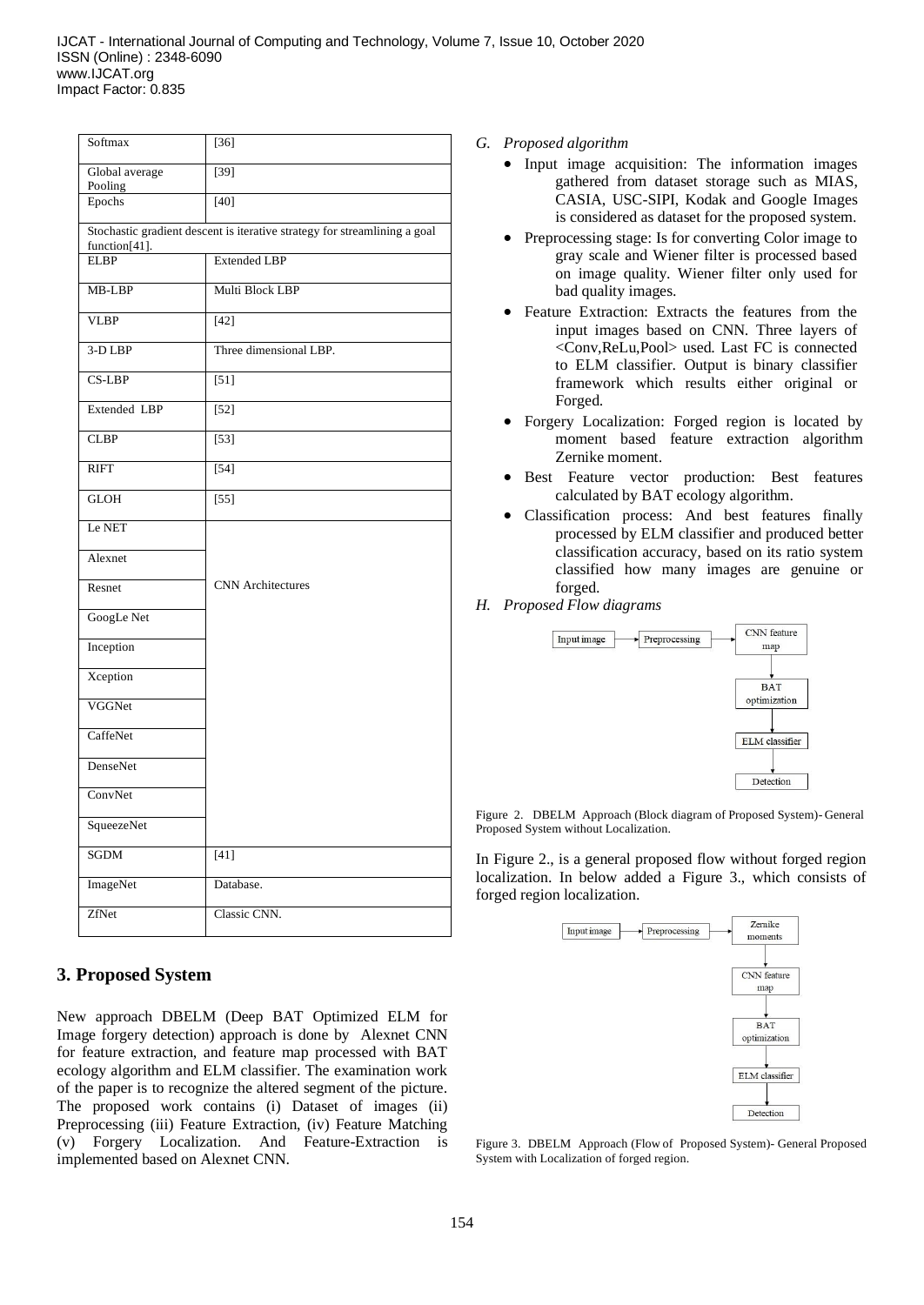In Figure 7., general architecture redrawn based on layering approaches of Convolutional neural network (CNN), Fully connected Layer(FC) and binary classifier which categorize either 1 or 0, Extreme Learning Machine(ELM). Figure 8., is combined with BAT optimized ELM classifier.

Working Mechanism: Input image is processed and resize is done in the pre-processing stage. Feature extraction depends on  $\{Iw X Ih X Ic X K\}$ , where, w is width, h is height, c is number of filters in every layer and K is number of collected samples. CONV1 followed by max pooling and rest two followed by average pooling. BAT ecology algorithm used for features reduction. Finally ELM, a binary classifier used to classify original(1) or Forged(0). For feature extraction, three CONV layers used and produced feature maps. For feature matching, ELM classifier used.

Datasets used are MIASDBv1[21] which consists of 322 original images(both healthy and unhealthy breast cancer images, which is in PGM format, converted to JPEG for research purpose). We formed 322\*2=644 Forged images by duplicate move and grafting assaults for picture fabrication recognition assessment measure. CASIA V1 dataset comprises of 800 unique and 921 fashioned pictures. CASIA V2 dataset comprises of {7421 unique and 5123 produced} pictures. From CASIA V2, have chosen {1000 original and 1000 forged}. CASIA dataset[14] total of 1800 original and 1921 forged formed. CoMoFoD[12] dataset chosen 200 original and 400 forged images. In Kodak and google, original of 40 and forged of 80 from Kodak and google dataset forming is mainly concentrated some random selection from Flickr dataset, a *J. LPG[2], our previous methodology,*

total of 50 original and 100 forged collected. Finally MNIST handwritten digits dataset[37] collected and processed with CNN program and check the accuracy, chosen as primer research activity before setting up proposed system.

*I. Description of layers in Proposed CNN structure*

| Table VI: Proposed CNN structure details |                                                                                                                                                                        |
|------------------------------------------|------------------------------------------------------------------------------------------------------------------------------------------------------------------------|
| Layers                                   | <b>Description</b>                                                                                                                                                     |
| Image                                    | Input Image                                                                                                                                                            |
| Preprocessing                            | Resize the input Image                                                                                                                                                 |
| Feature<br>Extraction                    | CONV1, ReLu1, Max Pooling1;<br>CONV2, ReLu2, Average Pooling2;<br>CONV3, ReLu3, Average Pooling3.<br>Extracted features. Collected and<br>visualized the feature maps. |
| FC.                                      | Fully Connected layers, FC1 and 2.                                                                                                                                     |
| Optimization                             | BAT ecology optimization algorithm<br>for best features.                                                                                                               |
| Classification                           | Extreme Learning Machine classifier<br>outputs either 1 or 0.                                                                                                          |



Figure 4. Banding and sub-banding concept of LPG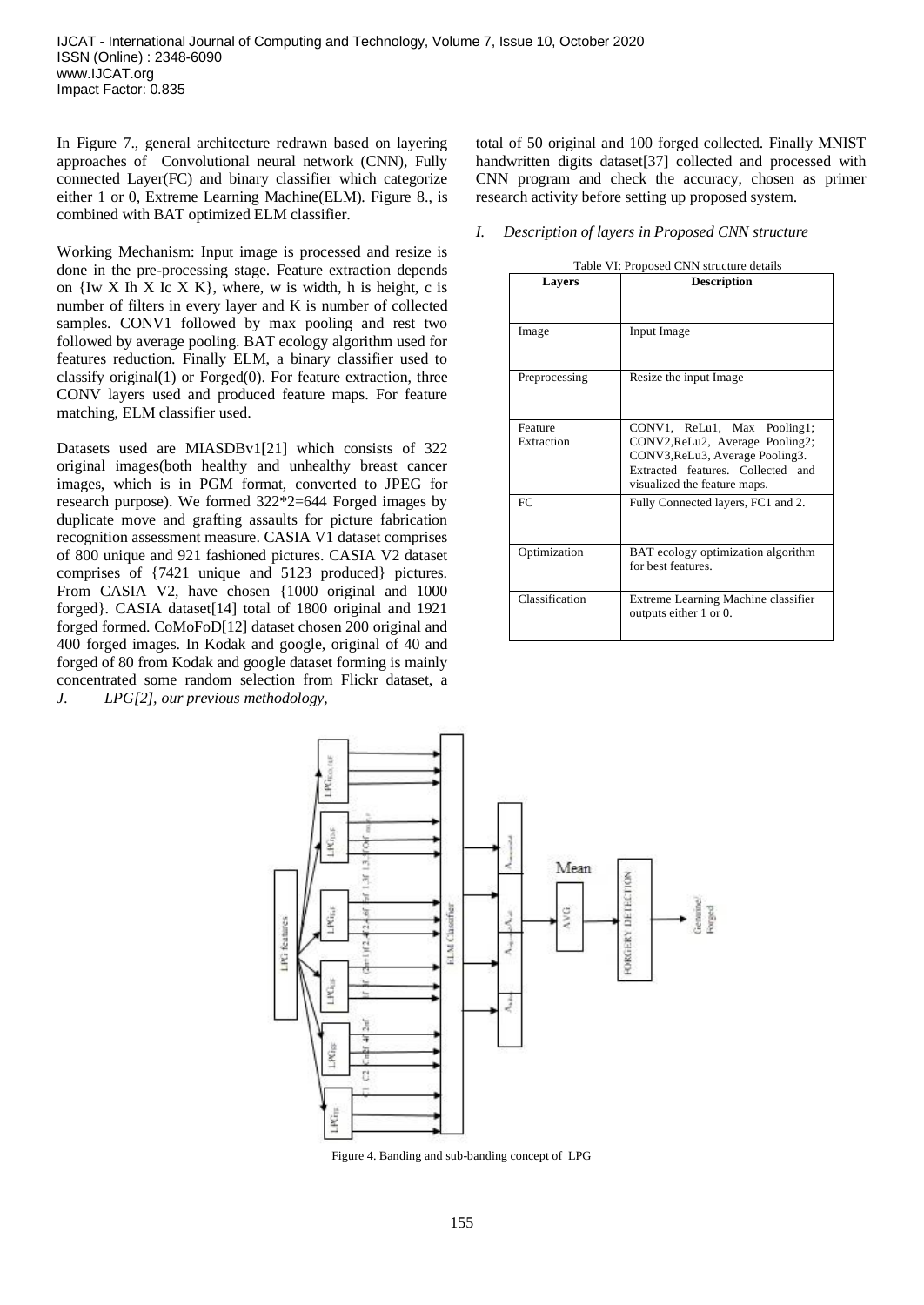*K. Dataset and digital image attack(s):*



Figure 5. Dataset Images



Figure 6. Attacks in Digital Images(Copy move<sub>single&multiple</sub> forgeries; Splicing attack)





*L. Requirements for Proposed system:*

Figure 8. Proposed System BELM

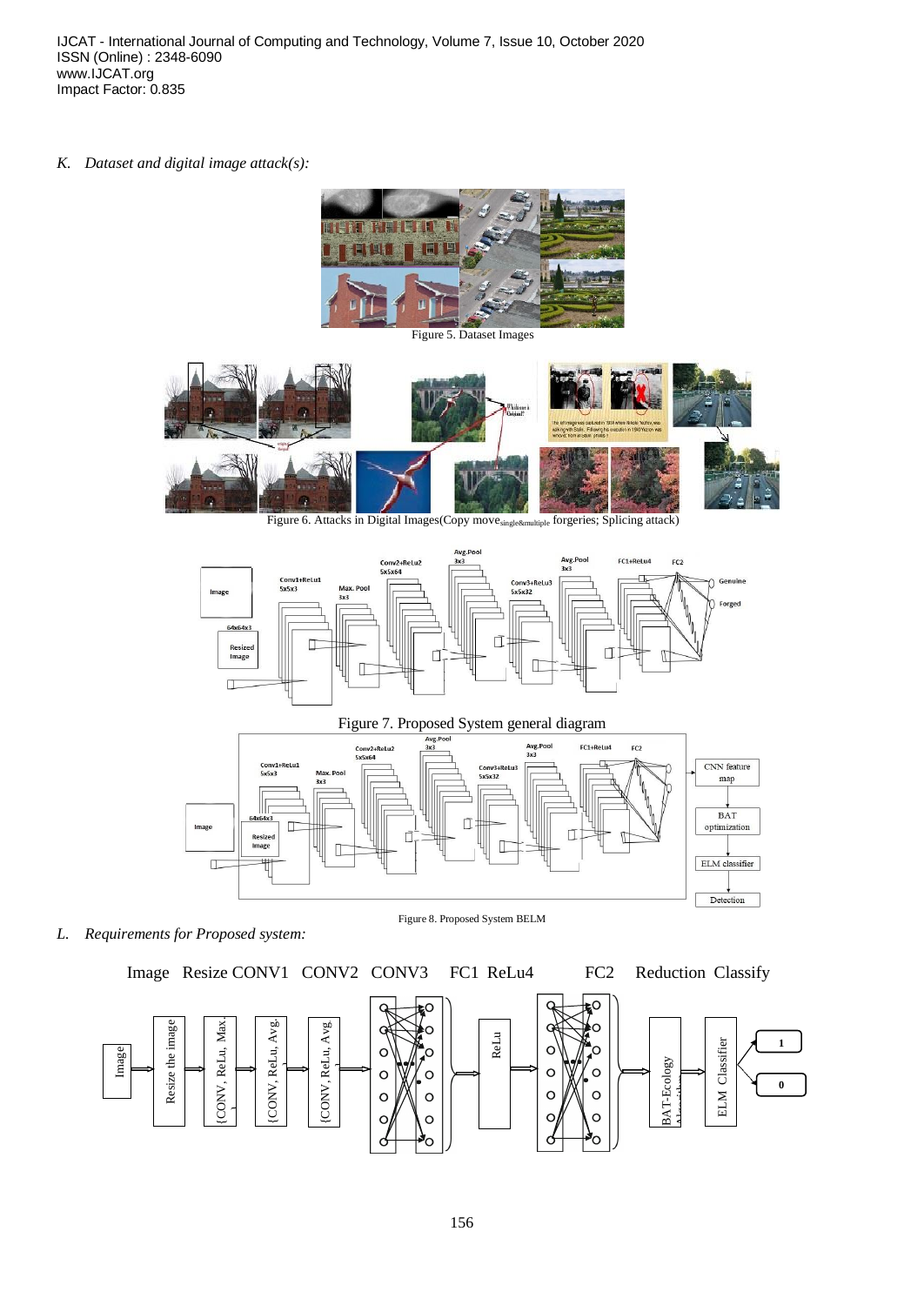Figure 9. DBELM for Image Forgery detection



Figure 10. Layers of CNN for Image Forgery detection

## **4. EXPERIMENTS AND RESULTS**

This part gives the assessment of results acquired by DBELM proposed strategy for picture phony discovery. Gotten results are contrasted and various splits of training, testing pictures. The investigations have been executed on a machine with Intel center i3, GPU NVIDIA driver, 64 bits-processor; 4 GB RAM, working by Windows 10. The proposed calculation is actualized by MATLAB 2020 trial version for DBELM implementation. And Python 3.8.5 and Jupyter Notebook for MNIST handwritten digits classification using CNN as primer research.

| A.Dataset description |  |  |
|-----------------------|--|--|
|-----------------------|--|--|

| Table VII: Dataset description |                                  |                    |
|--------------------------------|----------------------------------|--------------------|
| <b>Dataset Name</b>            | $\overline{\mathbf{C}}$ Original | $^+C_{\rm Forged}$ |
| MIASDbv1(D <sup>1</sup> )      | 322                              | 644                |
| CASIA(D <sup>2</sup> )         | 1800                             | 1921               |
| $CoMoFoD(D^3)$                 | 200                              | 400                |
| Kodak and $Google(D4)$         | 90                               | 180                |
| Total Images                   | 2412                             | 3445               |

Where,  $^{\ast}$ C or  $^{\ast}$ C denotes count.

*BMetrics used are,*

- Precision, P: Probability that a detected region is truly a altered[4].  $Precision_{(P)} = {Tp/(Tp + Fp)}$  (1)
- Recall, R: Probability that a forged region is located[4]

 $Recall_{(R)} = {Tp/(Tp + F_N)}$  (2)

•  $Fl$ <sub>measure</sub> :Combination of above two<sup>[4]</sup>  $F_m = \{(2^*P^*R)/(P+R)\}\$  (3)

 We considered 'Classification accuracy': the mean of accuracy in terms of ELM

Classifier's Activation functions.

 Below 1,2,3,4 denotes based on image forgery detection[4],

> • Tp is the Number\_of\_altered $I_{Image}$  that are truly detected as tamperedimages.

- Fp is the Number\_of\_Original $I_{\text{Image}}$  that are falsely detected as tamperedimages.
- $F_N$  is the Number\_of\_altered<sub>Image</sub> that are falsely detected as originalimages.
- $T_N$  is the Number of Original<sub>Image</sub> that are truly detected as originalimages.

## *M. BAT Ecology Algorithm*

BAT[6-8] algorithm is metaheauristic algorithm for worldwide optimization. It was motivated by the echolocation conduct of micro-bats, with changing pulse paces of discharge and commotion. The Bat algorithm was created by Xin-She Yang in 2010.



The term 'Echolocation'[8] is,

| Initially       | : Virtual bat                                                      |
|-----------------|--------------------------------------------------------------------|
| Flies           | : Randomly                                                         |
| Conditions      | : {vi at xi with a varying ff or $\lambda \& A0$ }.                |
| What they do    | : {Search {Prey or food}; Echoes for *Dr $\&$ *Di}                 |
| Finds           | : It adjusts $\{ff, A0 &$ r/evillent pulse-emission-rate $\{r\}$ . |
| Loudness varies | : { $A0$ to Amin}                                                  |
|                 | Where, Dr is direction, Di is Distance.                            |

BAT optimization algorithm<sup>[6-8]</sup> selects the optimal or best features from the feature vector of proposed CNN and those features processed for training and testing pair with the help of ELM classifier for original and forgery classification.

The advantages of using the BAT algorithm[8] is it is very efficient, frequency is tuned randomly and, gives promising optimal arrangements and functions admirably with muddled issues. Also, additionally best advantage of BAT algorithm is automatic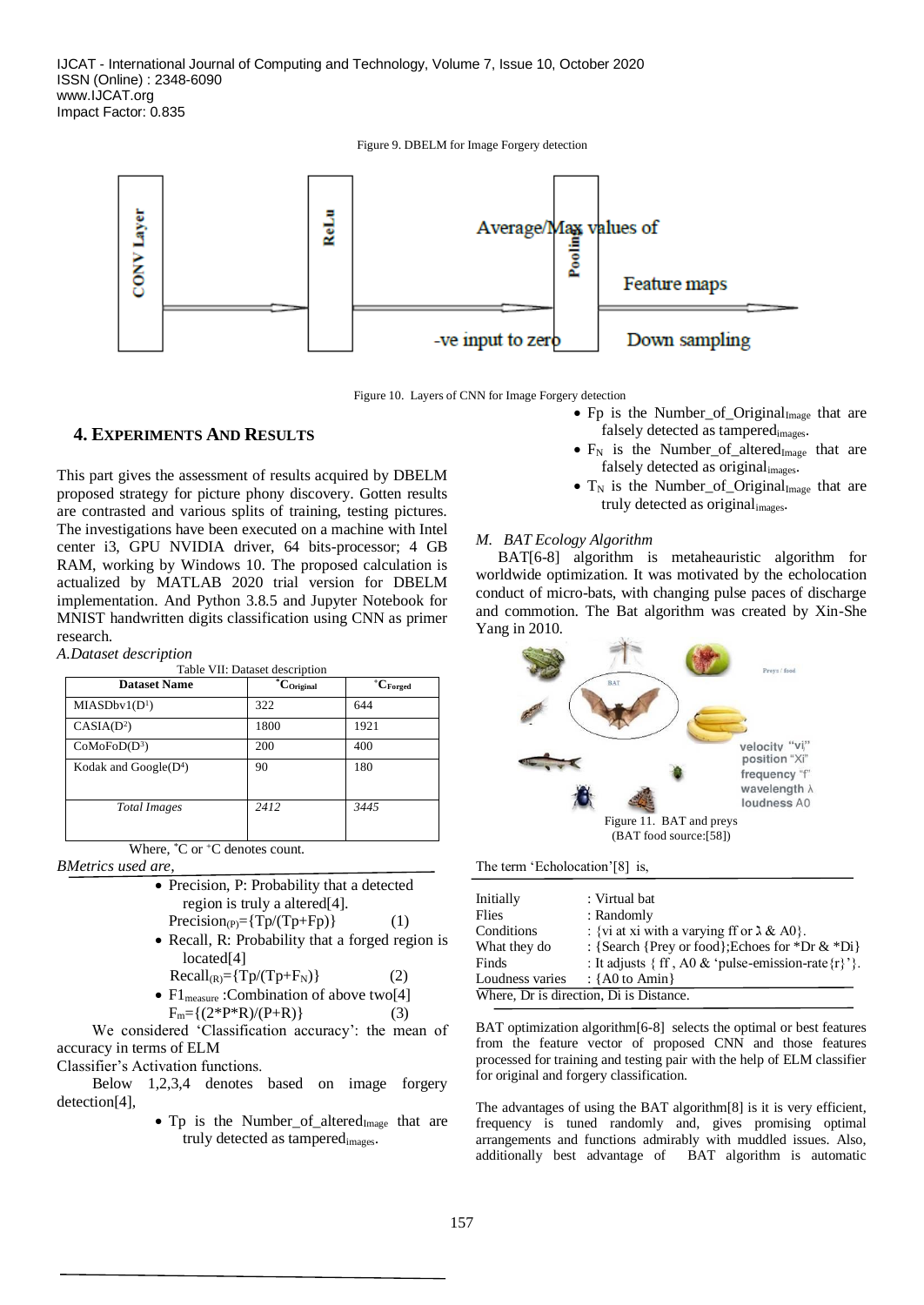parameter tuning it is essential to work with complex problems in any area.

- BAT Psuedo code(Based on[8]):
- 1) Start
- 2) Initialize the neurons (BAT)
- 3) Initialize the Loudness, frequency, Pulse rate, velocity
- 4) Evaluate the fitness function
- 5) Calculate the best value
- 6) Calculate the classification accuracy $(Ac)$
- 7) Stop Criterion
	- If Ac<At
		- Select best features

 Update the loudness, Frequency,Pulse rate, velocity else

goto step 3 and repeat it until to reach best match results. 8) End.

*N. ELM Classifier*

ELM algorithm based on proposed algorithm:

- **Input** : Feature map generated by CNN three layering mechanism
- Activation function : Based on ELM kernels are Tribas, Sigmoid, Rad, Sinusoidal
- Number of hidden nodes : We have selected 30 hidden nodes for entire research work. And the details regarding the hidden nodes we mentioned clearly in [2].
- Output : Binary Classification [1/0] that's [Genuine/Forged].



Figure 12. Modified ELM Classifier for DBELM[90] BATELM based on proposed algorithm:

- **Input :Image Acquisition.**
- Pre-processing :RGB to gray conversion. If quality less, go for noise filtering and resizing image.
- Feature Extraction :Feature maps.
- Training and Testing :Splits rules.
- Feature Selection :Fitness checking for best optimal features selection.
- BAT feature selection :Set parameters for proposed algorithm.
- Stopping criterion :Classification Accuracy less than Threshold value.
- ELM Classifier : Check with activation function, hidden nodes and kernels. If output is 90%, Genuine is 90 out of 100.







91.62

86.24

90.75

85.421

90.65

85.62

Figure 16. splits compared of D<sup>4</sup>

In table 7., dataset details and count of images we taken for evaluation to detect image forgery. In table 8.,we evaluated Precision, Recall and F-measure based on splits. Splits details mentioned in Table 2. Suppose split is 90:10 denote the ratio of training and testing.

As metrics shows same results in the case of copy-move forgery, considered other attacks also.

From the above Figure, for the different datasets the image forgery detection exactness for the proposed model has been kept up between the 98% to 96% in 90:10 split, whereas the other splits algorithms varies from 93 % to 94% for the CNN trained with BAT-ELM respectively. Hence the proposed

•

Pareto Principle

Revenue split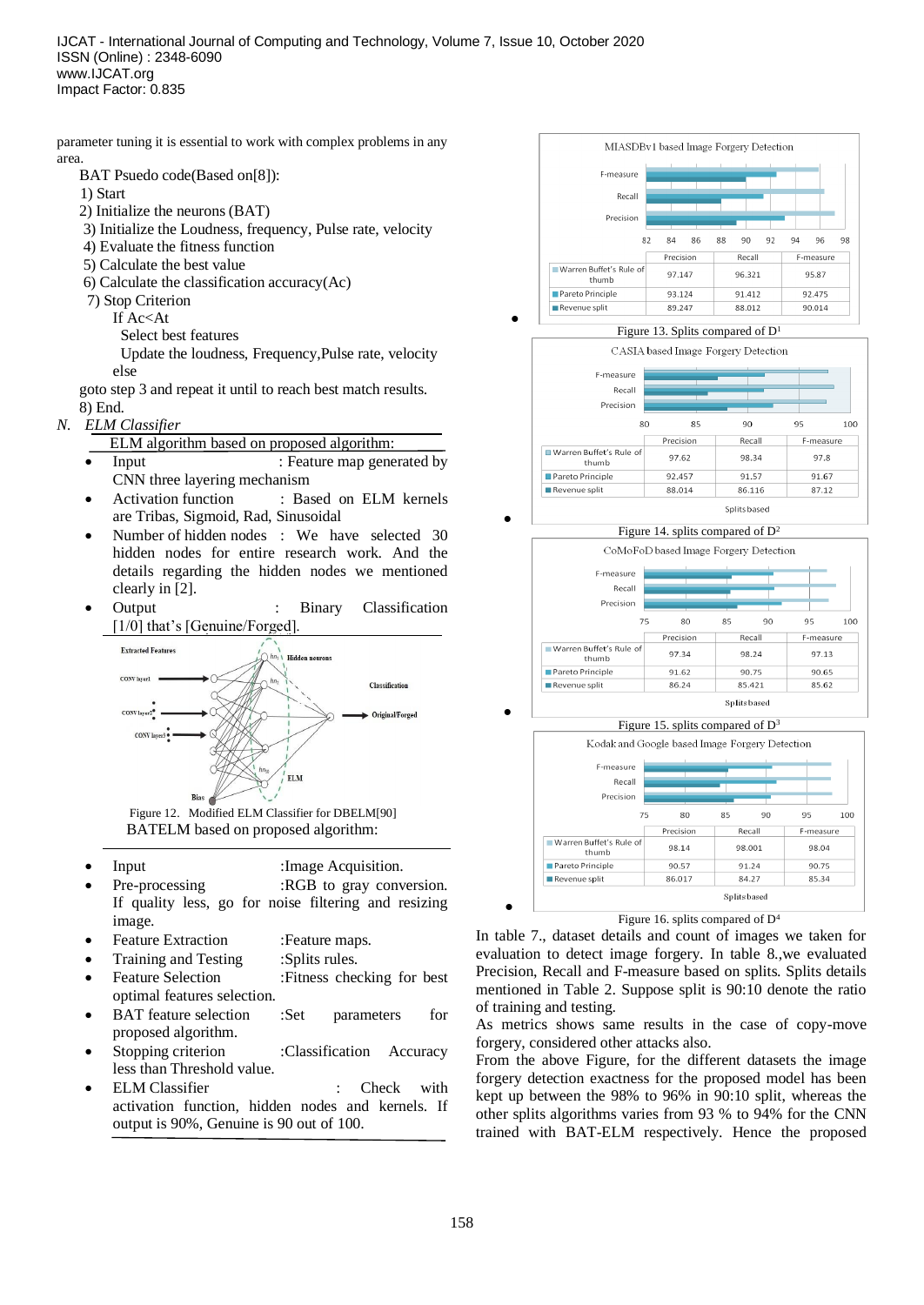model has better efficiency in the accuracy of detecting the different image forgery systems.

| <b>Traditional Methods</b> | Accuracy $(\% )$ |
|----------------------------|------------------|
| FCID-HIST [89]             | 76.33            |
| <b>FCID-FE [89]</b>        | 79.22            |
| BusterNet [90]             | 78.00            |
| LORA+ELM[3]                | 85.12            |
| $LPG+ELM[4]$               | 88.61            |
| $LPG+BAT+ELM[4]$           | 96.01            |
| Proposed System            | 98.00            |

## **5. CONCLUSION**

Authenticity expectation of a picture has ended up being basic these days in each field. Trial results have indicated that this technique gives high classification accuracy regarding various splits as we considered all through our exploration work. In the tests, the proposed technique beats some current strategies for our past exploration approaches and furthermore conventional techniques. Among four classifiers ELM demonstrated as productive in work with high classification accuracy rate. With BATELM algorithm, accomplished 98%. In future, we will do likewise with some auto-encoders ideas with various epochs.

#### **REFERENCES**

- [1] Mr.Arun Anoop M,"Review on Image forgery and its detection",ICIIECS,2015,IEEE,10.1109/ ICIIECS.2015.719 3253
- [2] Arun Anoop M, Poonkuntran S,"Certain investigation on Biomedical impression and Image Forgery Detection," International Journal of Biomedical Engineering and Technology , DOI:10.1504/ IJBET. 2018. 1 0023469 unpublished
- [3] Arun Anoop M, Poonkuntran S,"LORA APPROACH FOR IMAGE FORGERY DETECTION AND LOCALIZATION IN DIGITAL IMAGES", CnR's International Journal of Social & Scientific Research, India, Vol.04 Issue (III) ISSN: 2454-3187,Jan2019.
- [4] Arun Anoop M, Poonkuntran S,"LPG-A NOVEL APPROACH FOR MEDICAL FORGERY DETECTION IN IMAGE TRANSMISSION," Journal of Ambient Intelligence and Humanized Computing (2020), DOI: 10.1007/s12652-020-01932-0
- [5] Arun Anoop M, Dr.S.Poonkuntran, Dr.V.Vasudevan, Dr.P.Alli,"Study of the importance of digital forensics and deep learning tools", International Journal of Advanced Science and Technology ,Vol. 28, No. 20, (2019), pp. 963-978
- [6] J. D. Altringham, Bats: Biology and Behaviour, Oxford University Press, (1996).
- [7] P. Richardson, Bats. Natural History Museum, London, (2008)
- [8] Yang, X. S. (2010). "A New Metaheuristic Bat-Inspired Algorithm, in: Nature Inspired Cooperative Strategies for Optimization (NISCO 2010)". Studies in Computational Intelligence. 284: 65–74.
- [9] I. Amerini, L. Ballan, R. Caldelli, A. Del Bimbo, G. Serra, A SIFTbased forensic method for copy-move attack detection and transformation recovery, IEEE Trans. Inf. Forensics Secur. 6 (2011) 1099- 1110.https://doi.org/10.1109/TIFS.2011.2129512.
- [10] H. Farid, Photo Tampering Throughout History, [Online] Http//Www. Cs.Dartmouth. Edu/Farid/Research/Digitaltampering. (2011).
- [11] B. Wen, Y. Zhu, R. Subramanian, T.T. Ng, X. Shen, S. Win-kler, COVERAGE - A novel database for copy-move forgery detection,Proc. - Int. Conf. Image Process. ICIP. 2016-Augus (2016) 161-165.580 https://doi.org/10.1109/ICIP.2016.7532339.
- [12] Dijana Tralic, Ivan Zupancic, Sonja Grgic, Mislav Grgic, CoMoFoD New Database for Copy-Move Forgery Detection, 55th International

Symposium ELMAR-2013, 25-27 September 2013,pp 49-54, Zadar, Croatia

- [13] D.T. Dang-Nguyen, C. Pasquini, V. Conotter, G. Boato, RAISE A raw images dataset for digital image forensics, Proc. 6th ACM Multimed. Syst. Conf. MMSys 2015. (2015) 219-224.https://doi.org/10.1145/2713168.2713194.
- [14] CASIA Image Tampering Detection Evaluation Database, National Laboratory of Pattern Recognition, Institute of Automation, Chinese Academy of Science, available at: forensics.idealtest.org
- [15] T. Ng and S. Chang, "A Data Set of Authentic and Spliced Image Blocks," Columbia University, Tech. Rep. 203-2004-3, January 2004
- [16] V. Christlein, C. Riess, J. Jordan, C. Riess, and E. Angelopoulou, "An Evaluation of Popular Copy-Move Forgery Detection Approaches," IEEE Transactions on Information Forensics and Security, vol. 7, no. 6, pp. 1841-1854, December 2012
- [17] S. Battiato and G. Messina, "Digital Forgery Estimation into DCT Domain - A Critical Analysis," in ACM Multimedia Workshop Multimedia in Forensics, pp. 37-42, October 2009
- [18] M. Goljan, J. Fridrich, and T. Filler, "Large Scale Test of Sensor Fingerprint Camera Identification," in SPIE Media Forensics and Security, vol. 7254, pp. 0I 01-12, January 2009
- [19] T. Gloe and R. Böhme, "The 'Dresden Image Database' for benchmarking digital image forensics," in 25th Symposium on Applied Computing, vol. 2, pp. 1585-1591, March 2010
- [20] J. Fridrich, D. Soukal, and J. Lukas, "Detection of copy-move forgery in digital images," in Proceedings of Digital Forensic Research Workshop, pp. 55-61, August 2003
- [21] Suckling J, Parker J, Dance D, Astley S, Hutt I, Boggis C, Ricketts I, Stamatakis E, Cerneaz N, Kok S-L, Taylor P, Betal D, Savage J (1994) Mammographic image analysis society digit
- [22] Yaseen ZM, Deo RC, Hilal A, Abd AM, Bueno LC, Salcedo-Sanz S, Nehdi ML (2017) Predicting compressive strength of lightweight foamed concrete using extreme learning machine model. Adv Eng Softw. https://doi.org/10.1016/j.advengsoft.2017.09.004
- [23] Feng G, Huang G-B, Lin Q, Gay R (2009) Error minimized extreme learning machine with growth of hidden nodes and incremental learning. IEEE Trans Neural Netw 20(8):1352–1357
- [24] I. Amerini, T. Uricchio, L. Ballan, R. Caldelli, Localization of JPEG Dou-ble Compression Through Multi-domain Convolutional Neural Networks,710 IEEE Comput. Soc. Conf. Comput. Vis. Pattern Recognit.Work. 2017-July (2017) 1865-1871. https://doi.org/10.1109/ CVPRW.2017.233.
- [25] Q. Wang, R. Zhang, Double JPEG compression forensics based on a convolutional neural network, Eurasip J. Inf. Secur. 2016 (2016). https://doi.org/10.1186/s13635-016-0047-y.
- [26] V. Verma, N. Agarwal, N. Khanna, DCT-domain deep convolutional neural networks for multiple JPEG compression classification, Signal Process. Image Commun. 67 (2018) 22-Process. Image Commun. 67 (2018) 22-33.https://doi.org/10.1016/j.image.2018.04.014.
- [27] Gu J, Wang Z, Kuen J, Ma L, Shahroudy A, Shuai B, Liu T, Wang X, Wang G, Cai J, Chen T (2018) Recent advances in convolutional neural networks. Pattern Recogn 77:354–377
- [28] Kim D-H, Lee H-Y (2017) Image manipulation detection using convolutional neural network. Int J Appl Eng Res 12(21):11640–11646
- [29] Liu Y, Yin B, Yu J, Wang Z (2016) Image classification based on convolutional neural networks with crosslevel strategy. Multimed Tool Appl 76(8):11065–11079
- [30] Tran DT, Iosifidis A, Gabbouj M (2018) Improving efficiency in convolutional neural networks with multilinear filters. Neural Networks 105:328–339
- [31] Zeiler MD, Fergus R (2014) Visualizing and understanding convolutional networks. European Conference on Computer Vision (ECCV), pp 818–833
- [32] Akshay Agarwal, Richa Singh, and Mayank Vatsa (2017), Face Anti-Spoofing using Haralick Features, IEEE 8th International Conference on Biometrics Theory, Applications and Systems (BTAS), DOI: 10.1109/BTAS.2016.7791171
- [33] D'Avino, Dario & Cozzolino, Davide & Poggi, Giovanni & Verdoliva, Luisa. (2017). Autoencoder with recurrent neural networks for video forgery detection. Electronic Imaging. 2017. 92-99. 10.2352/ISSN.2470- 1173.2017.7.MWSF-330.